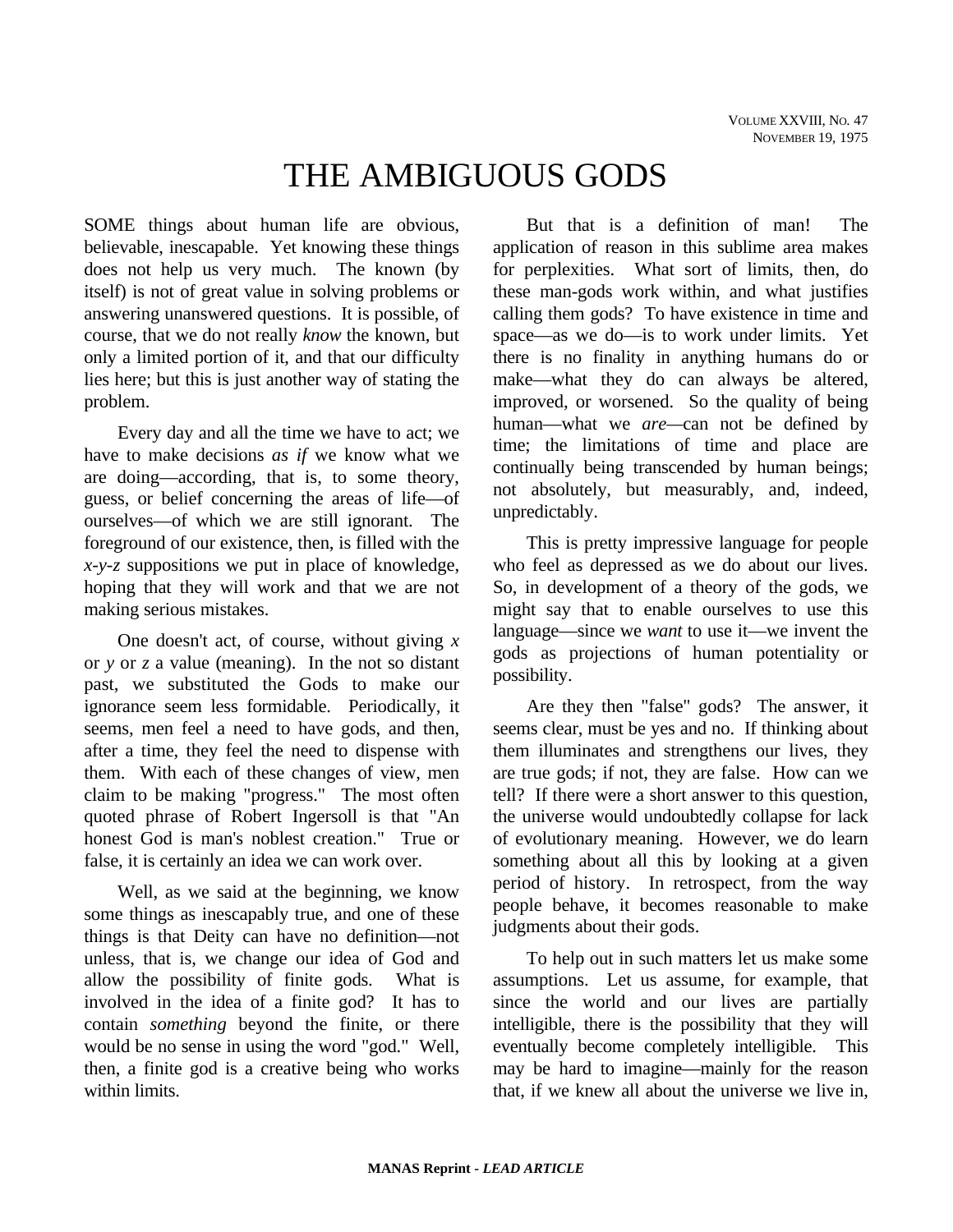there would be nothing left for us to do—but if we think evolution is a universal law, inscribed in the grain of all life, it becomes entirely reasonable to suppose the existence of some sort of intelligence—conscious intelligence, like ourselves—which has gone far beyond us yet can't help but feel sympathy for those still struggling in ignorance. Such intelligence (again, on occasion, like ourselves) would try to do what is possible to help us learn more about the world and how to make the best of our lives here.

How would this intelligence start out?

It would first of all suffer frustration. This seems quite obvious. All those who know more than others and want to help them suffer frustration. The learning process pursued by human beings is mysterious. The wisest humans of history have found themselves impotent in the presence of the determined ignorance of mankind. The Christs are crucified, the Buddhas misunderstood, the Socrateses poisoned. This is frustration, to say the least.

Being wise, they must have known they would be treated this way. Being determined, they kept on trying; as educators, they do not accept discouragement. What is their method? Since the answer to this is bound to be arguable, we choose one example of what such beings do. They speak ambiguously. They pronounce obscure oracles. They devise myths. They repeat parables, allegories, symbolic stories.

Such stories are as necessary as breathing to human beings. Deprived of them, children invent their own. What is a human being? A human being is a form of intelligence which requires a sense of meaning that reaches beyond itself simply to go on living. There are dozens of ways in which this necessity is confirmed by experience. The expression, "the religious instinct," is one confirmation. When Northrop Frye says that knowledge (science) cannot enter into everyday human life except as it is transformed into myth, he is confirming this idea. The pseudo-myths of ideology may be another kind of confirmation.

What, in psychological terms, is a myth? It is the natural food of minds possessed of memory and imagination. Memory contains the field of what has been, imagination is the power of creating what will or may be. We can imagine (create) well or poorly, of course. We can make great works or messes. Memory displays both.

Why is a myth better than a true-fact description? A myth gives clues to the imagination; a true-fact description inhibits the imagination, condemning the true-fact to be forever hearsay, not our own, not experienced (created) truth. This is a way of saying that what is not self-created remains unknown. Educators from Socrates to Piaget have told us this about human learning, but we still ask the bright people of the world to solve our problems for us—and often the bright people, being in some ways not so bright, try to do it, and thus confuse both us and themselves. What they attempt doesn't, can't, work with human beings.

What is science? Science is the elimination of ambiguity. It is the statement of fact without exception. A statement of fact with explained exceptions is still a statement without exception. This being the nature of science, it naturally seeks levels of description appropriate to what it does. When randomness (or freedom) seems inevitable, science operates at a level where prediction becomes possible through a statistical approach. One might say that science is history—it tells what has been and what is. Its grammar—its method does not encompass creative acts. The creative acts precede the application of method. For this reason there is no science of man; there is science applying to parts of man—his equipment, that is, his various kinds of embodiment—but none that applies to the reality that makes him human: his power to choose, to create and recreate.

Could there be a science which takes creativity into account? Accounts for the unaccountable?

A question like this is bound to be resisted. For historical reasons a scientist is likely to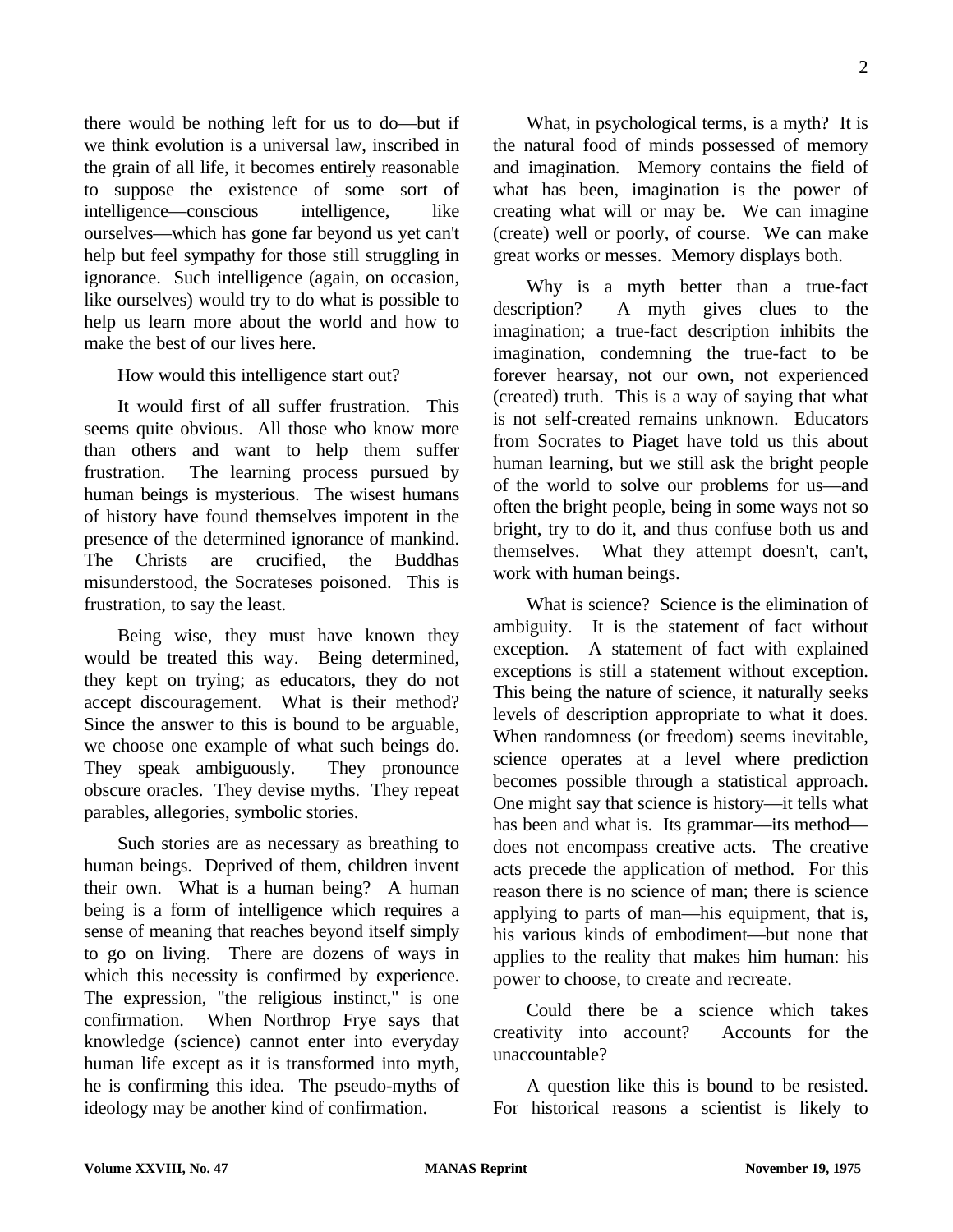consider the idea of free will or creativity with as much suspicion as he has of an interfering extracosmic Creator. How can there be science which *is* prediction—if it has to stipulate unpredictable causes in nature and life? Long ago, in *Psychology: Briefer Course,* William James stated the position:

A psychologist wants to build a *Science*; and a science is a system of fixed relations. Wherever there are independent variables, there science stops. So far, then, as our volitions may be independent variables, a scientific psychology must ignore that fact, and treat of them only so far as they are fixed functions. In other words, she must deal with the *general laws* of volition exclusively; with the impulsive and inhibitory character of ideas; with the nature of their appeals to the attention; with the conditions under which effort may arise, etc.; but not with the precise amounts of effort, for these, if our wills be free, are impossible to compute. She thus abstracts from free-will, without necessarily denying its existence. Practically, however, such abstraction is not distinguished from rejection; and most actual psychologists have no hesitation in denying that free-will exists. . . .

When, then, we talk of "psychology as a natural science," we must not assume that that means a sort of psychology that stands at last on solid ground. It means just the reverse. . . .

Yet James declared that he was going to practice a no-free-will, physiological psychology, explaining that "the only way to make sure of its unsatisfactoriness is to apply it seriously to every possible case that can turn up." Unfortunately, few of those in the psychological fraternity were as acute as Prof. James. They didn't find such a psychology unsatisfactory at all. As he said, they simply *ignored* the independent variables—the qualities of originality, moral strength (or weakness), altruism, compassion—proceeding in their reductive measurements and calculations as though they did not exist. The result, over the years, has been a view of man which neglects all these qualities, which regards them as some sort of nuisance and beside the point in a science of man. And this view, as we can see from contemporary art, politics, and social arrangements, has made what Stanislaus Joyce

calls "the oppression of a monstrous vision of life itself." The kind of science we are used to popularizes a view of man in which he is nothing more than the accidental product of circumstances, creature of forces with which he had nothing to do.

If we were now presented with a science of man that has room for the creative, the godlike, and the transcendent, we should probably have difficulty in recognizing it as science. As W. H. Auden said, discussing the outlook of the ancient Greeks: "Nothing is more bewildering to us about Plato, for instance, than the way in which, in the middle of a piece of dialectic, he will introduce what he himself admits to be a myth but without any feeling on his part that it is a peculiar thing to do."

The introduction of myth seems to us peculiar because myth deals with the essential qualities of man, and our science does not. It is exactly as Mumford, Camus, and Roszak have shown. We are compelled to say, echoing Camus: "Forever shall I be a stranger to myself. . . . I shall never know."

Meanwhile the massive dimensions of our science—its endless penetration and catalogue of the physical environment, its increasingly impressive history of natural phenomena, its extraordinary manipulative power—which seem to require nothing of us save wonder and submission—leave us naked and shriveled. Science permits no veil of ambiguity. For science, anything unpredictable is the *enemy.* This makes science—conventional science—*our* enemy. Eric Havelock, in an essay on the meaning of Aeschylus' *Prometheus Bound,* points out that this science's effect on the idea of man amounts to a reduction which is unbearable, "and therefore almost unthinkable."

For it seems to destroy those truisms which the nature of our consciousness demands shall stay true. Who dare say that justice is any more eternal in the heavens? It is a name, a sound of approval, voiced by an ephemeral species to indicate some crawling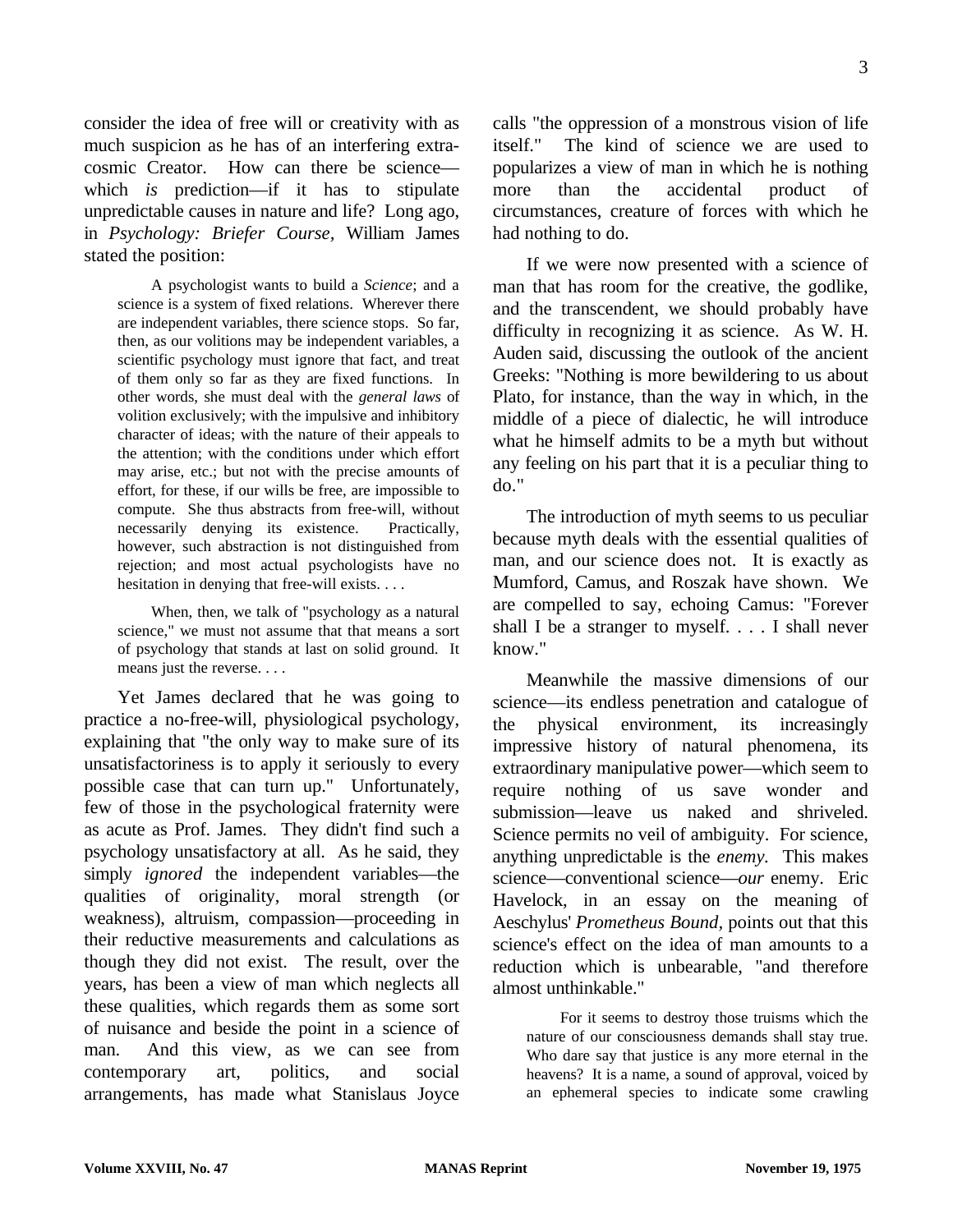pattern of preference, on a speck of dust, in the vast halls of space and time. Who dare say that man any more keeps company with angels, in those trackless wastes beyond the sun and moon? Who dare say his intelligence, so long mastered by illusion, so long convinced that it stood at the point of judgment in a measurable and estimable environment, a cosmos organized by a permanent and stable providence who dare say that intelligence has any health in it, any metaphysic, any revelation above the energy of the blind groping of a worm?

Have we, Havelock asks, eaten "too greedily of the tree of knowledge"? His book, *Prometheus* (University of Washington Press), presenting this classicist's essay and his translation of *Prometheus Bound,* was published years ago, in 1950, which may account for his saying that the effects of our greediness have been kept secret. No one familiar with modern art and literature could call these effects "secret," today. Except for this, the following has gained much in accuracy during the past twenty-five years:

Modern man has learned the disproportion between himself and his universe and is secretly depressed and defeated by his own insignificance. He retreats and relapses into a half-formulated cynicism, which confines his practical hopes and ambitions to an immediate minute. He loses some inner faith and interest in his descendants, and even in himself as he will be in old age. But the loss is secret. Even to visualize his life as a whole, from birth to death, and to plan today's living and loving with an eye on the emotional needs of tomorrow, requires an act of faith which the new science of his own utter insignificance has undermined.

What is the meaning of the myth of Prometheus—or of Aeschylus' reading of it in his great drama? Stripped of all false optimism, it remains a declaration of the significance of man:

The antique framework was not only mythical but understandable; it established a proportion between man and his environment, which, while it kept man small, was still a proportion. He remained an *x* in the equation, not a zero.

Who, then, is Prometheus? He is a god and he is a man—or Man. His gift to humans was fire, including the fire of mind—the strength of the imagination, the power of forethought. So, in our terms, Prometheus was the father of know-how, of science and technology. But he is also the archetypal altruist—the self-sacrificing god who refuses to submit to Zeus, to the mighty authoritarian who wants man to continue in a reduced, submissive state. Prometheus opposes the naked power of Zeus, and endures his punishment, with courage if not with complete patience, because he knows that power always comes to term, always destroys itself.

Havelock believes that the way out for modern man is to restore Prometheus to the cosmos—which is to restore man. The Promethean is an altruist, and science without altruism becomes Epimethean—"the agent of transmission of miseries to man." Altruism and self-sacrifice; both linked with the powers of the mind—these are the qualities which have been left out of the scientific account of man, and therefore left out of the universe, since universe is a human conception.

Havelock discusses the idea of foreknowledge at some length, showing that it is naturally united with the doing of good. Without foreknowledge, science pursues only immediate, self-centered goals:

Short-range effort fastens on the thing nearest to one's nose; this thing becomes one's own utility of the immediate moment, something private to oneself. As the time range extends, so does the orbit of persons and interests. . . . The conclusion would seem to be that if man cares to pre-think far enough, his forethought becomes increasingly moral and philanthropic in its direction. Man cannot pre-think evil, but only good.

Goodness is not only private and personal, as religion tends to maintain:

If modern man clings at the same time to the illusion that the precious healing balm of altruism is by definition confined to intimate relationships, he is forced to dismiss it as an emotional luxury, not adapted to the needs of policy. That religious prejudice, which separates the source of moral purpose from the intellect, cripples the range of moral purpose beyond remedy. The formula symbolized in the person of Prometheus restores hope of effective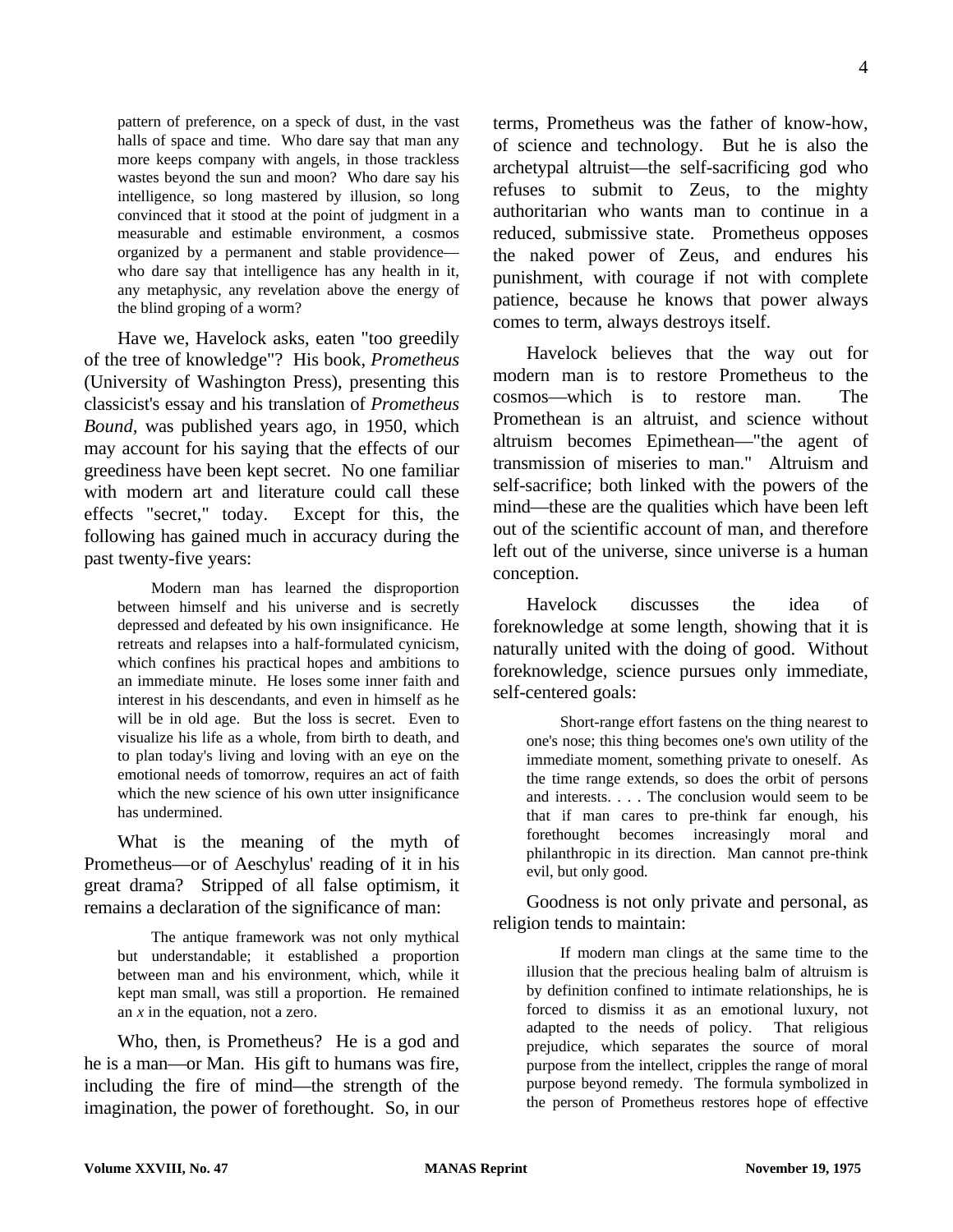public action, by making moral purpose depend not on religious intuition, but on a certain directive training of the mind.

But why should Prometheus be punished by Zeus, if he is such a force for good? The explanation of religion is that he "sinned," that he challenged the authority of the Ruler of Olympus and the world. Prometheus does not avoid the charge; he glories in it. Zeus, in his eyes, is no more than the lust for power, the insistence on might:

The tyrannical will of Zeus, and the various executive forms which it takes in the play, form a single parable of the will to power and the will to obey among men. They are a critique and a condemnation of what might be called the chain of command, or the structure of discipline which translates the willfulness of the strong into a system, and makes the end product seem inevitable and almost natural. The masque puts on parade not the purely personal relationships of man to man, but the structure of society itself. Intelligence and power are influences that compete for the direction of human affairs. If their contest grows grim, if it can end in the crucifixion of the wise by the strong, it is because of the frightening immorality of the executive mind and mood.

Some measure of discipline as a means to other ends is obviously necessary in any society. But if present-day societies tend to collide head-on, to their own destruction, it is not because they have too little discipline, but because they have too much. There has been a steady tendency in the west to estimate this quality as a moral virtue, to be pursued in and for itself: social discipline has been confused with selfdiscipline. A religious ethic, which bases itself on obedience to divine will, is partly responsible for this falsification. The chain of command and obedience, once it becomes an end in itself, conflicts with all forms of science and all processes of the imaginative intellect. The *Prometheus Bound* is a tremendous dramatization of this clash of history.

It symbolizes also the reasons for it, when Zeus is represented as ignorant of his own future and his own interest. His ignorance threatens his security, and the threat arises directly out of the nature of his power drive.

Again, why is Prometheus punished?

The answer seems to be that *we* punish him; we are Prometheus *and* Zeus:

The Controllers and Executives of this world [the agents of Zeus in *Prometheus Bound*] by their very presence enjoy honor in this world, for that honor represents what they want and must have, in order to be what they are. The intellectual [which here means the Promethean] must by definition be pushed to the wall, because his science cannot be competitive. To compete for power would destroy his premises and his mental processes. So far as he does compete, he puts his own premises away from him.

So, by that virtue which is his, he is called upon to bear an emotional burden which his rival does not have to shoulder. Every time he attempts a fresh effort at foresight he risks offense to the established chain of command in society. . . . This brings on intellectual man a certain loneliness. He is not necessarily a type or a class. He can be a part of many men; but one which, if they lack Promethean nerve or if they are placed in circumstances where they cannot use intelligence, they conceal in order to be successful. The play at times seems to rise to the level of a moral philosophy of the estate of man. Its actors, with varying degrees of irony and protest, all give witness that philanthropy is not requited, that the benefactor is evilly treated, that pity given wins no pity in return, almost as though this were a historical law. It is not suggested by the victim that his benevolence was mistaken. He nowhere expresses regret for his policies. Rather, the drama seems designed to reconcile the Promethean to carry this burden of non-requital, as if it were a functional element in his task. And this is true. Working in actual history, the Promethean intellect can never be repaid in kind for its services, for if it were, the services would be recognized in the category of the familiar; and its objectives, to be familiar, would have to be short range. They would therefore lose that touch of imaginative science which makes them Promethean.

Here, surely, is the foundation on which to erect a science of Man—a view of human beings which assimilates the godlike and declares the law of their becoming.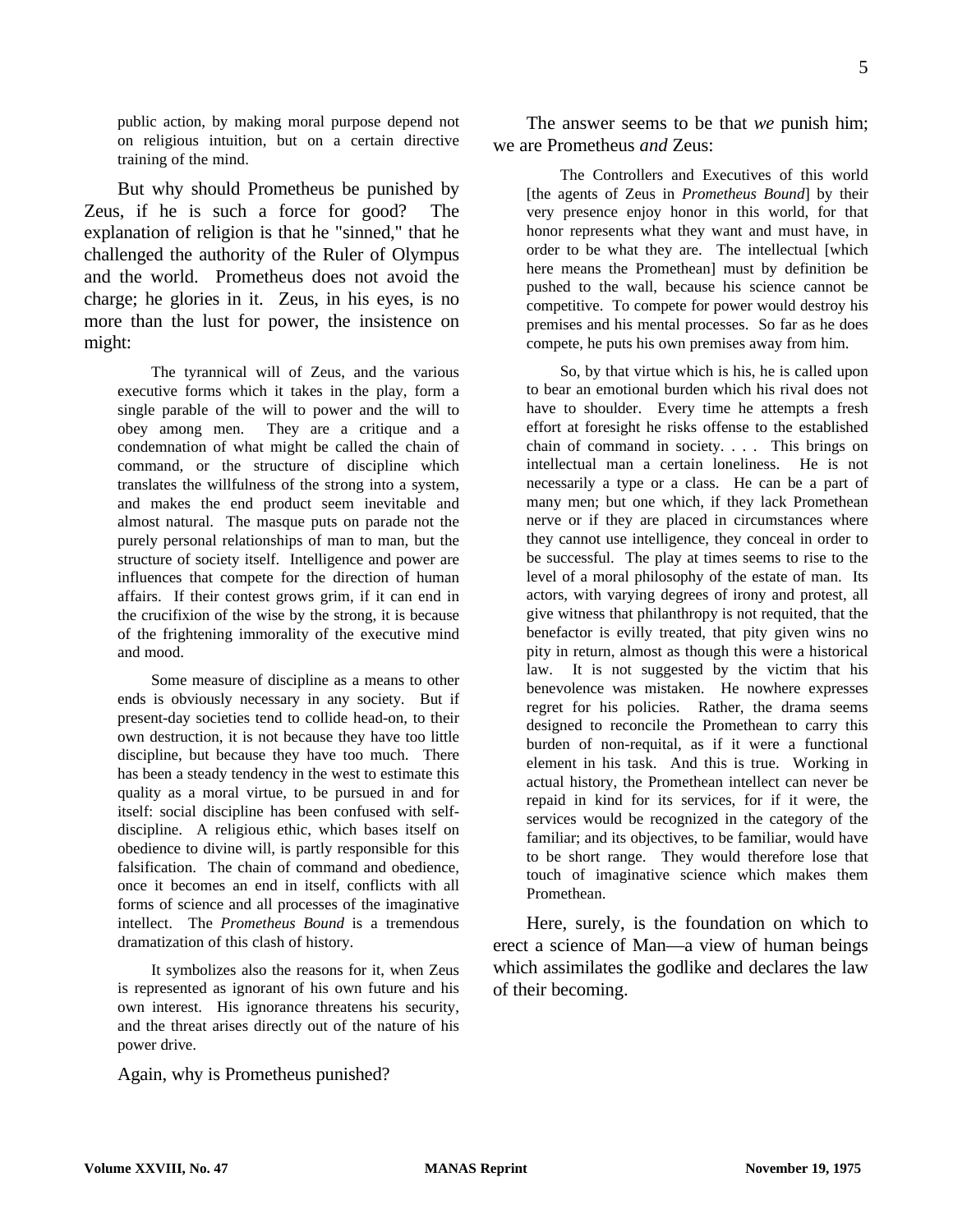### *REVIEW* **RANDOM READING**

THERE is no simple and single appreciation of a good writer, and the better the writer the more unpredictable the reader's response. Loafing, recently, through the pages of the Viking collection of William Faulkner's short novels— *Spotted Horses, The Old Man,* and *The Bear* which hold the attention no matter how cryptic the meaning or how long the sentences (some make a full page)—we kept wondering: Why is this man so *good?* The question may be foolish but the longing for an answer is not.

*Spotted Horses* is uproariously funny. After getting a few pages into it you are likely to pursue anyone who happens along, with a finger on your place, and insist on reading out loud a page or two. The sardonic bitterness of the women commenting on the customary idiocies of their men has just enough condescending tolerance; the decencies hidden in the most brazen of rascals come out exactly when they ought to. These stories are human encounters much more than books. The author has a feeling for certain qualities in human nature that is awesome in its effect. He is not looking down or up at his characters, but at them, from the inside.

Comment on books of this sort should be deliberately short, briefly inviting. There is no substitute for reading them, no way to skim their cream. The ironies of *The Old Man*—Old Man River, in this case—are exquisite; and they are not "developed" by the writer but grow, little by little, until, at the end, they burst on the reader like a thunderclap.

*The Bear* is the story of a hunt—a bear hunt that lasts for years. Again you come in at the middle of things, gradually getting familiar with the characters and what they are about. They are white men, and men partly Indian and partly black. These people have their weaknesses, their narrow bands of awareness, but the *story* is about what they make of what they are. You know, as you read along, that there can't be an end to this story. Maybe it's easy—or was easy for Faulkner—to have this timeless quality in one's writing. But getting the translucent tissue of human life on a printed page is not easy at all. There are such terrible contradictions. Faulkner's use of them makes you wonder if he just erased himself and repeated the figures, movements, and speeches which his precipitating imagination displayed to him—as though he were somebody else, as though he had nothing to do with it. But then you realize that there has never been a more *individual* writer than Faulkner. All the way it is a Faulkner creation, with the play of his associations, his memories, his dreams, his darting fancy, and his sudden fits of classical allusion producing the flow and the mood.

In *The Bear* a boy learns from an old Indian—or part Indian—the lore of woodcraft and hunting. After the encounter with the bear, in which he is at last killed, the Indian is found lying close by, unconscious, apparently from exhaustion and old age. The hunters think he will be all right but the boy knows he will die. The boy wants to stay with old Sam, but it is time for him to go back to school.

"You're damn right you're going back to school," Boon said. "Or I'll burn the tail off you myself if Cass don't, whether you are sixteen or sixty. Where in hell do you expect to get without education? Where would Cass be? Where in hell would I be if I hadn't never went to school?"

He looked at McCaslin again. He could feel his breath coming shorter and shorter and shallower and shallower, as if there were not enough air in the kitchen for that many to breathe. "This is just Thursday. I'll come home Sunday night on one of the horses. I'll come home Sunday, then. I'll make up the time I lost studying Sunday night, McCaslin," he said, without even despair.

"No, I tell you," McCaslin said. "Sit down here and eat your supper. We're going out to—"

"Hold up, Cass," General Compson said. The boy did not know General Compson had moved until he put his hand on his shoulder. "What is it, bud?" he said.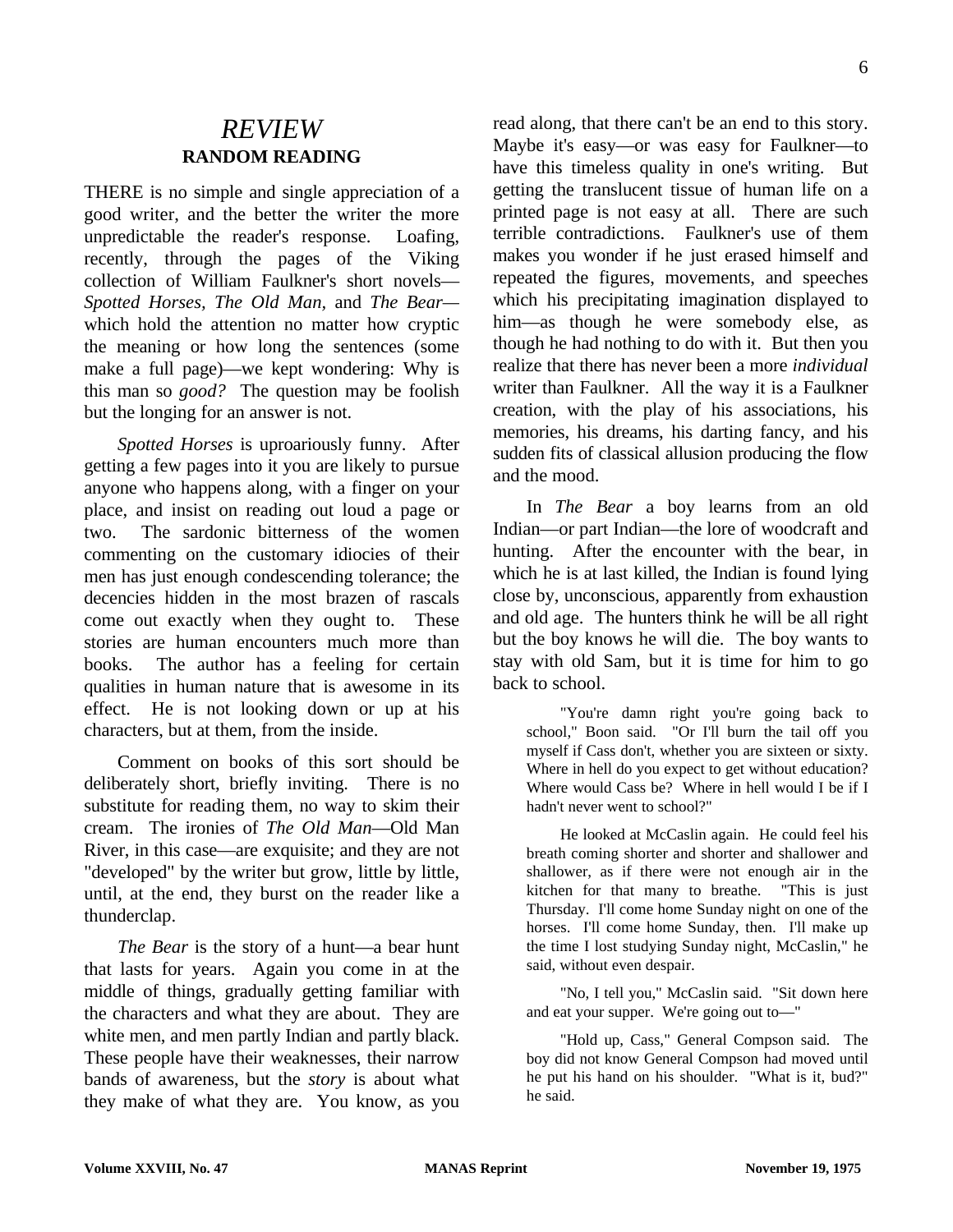"I've got to stay," he said. "I've got to."

"All right," General Compson said. "You can stay. If missing an extra week of school is going to throw you so far behind you'll have to sweat to find out what some hired pedagogue put between the covers of a book, you better quit altogether.—And you shut up, Cass," he said, though McCaslin had not spoken. "You've got one foot straddled into a farm and the other foot straddled into a bank, you ain't even got a good hand-hold where this boy was already an old man long before you damned Sartorises and Edmondses invented farms and banks to keep yourselves from having to find out what this boy was born knowing and fearing too maybe but without being afraid, that could go ten miles on a compass because he wanted to look at a bear none of us had ever got near enough to put a bullet in and looked at the bear and came the ten miles back on the compass in the dark; maybe by God that's the why and the wherefore of farms and banks.—I reckon you still ain't going to tell what it is?"

But still he could not. "I've got to stay," he said.

"All right," General Compson said. "There's plenty of grub left. And you'll come home Sunday, like you promised McCaslin? Not Sunday night: Sunday."

"Yes, sir," he said.

In passages like this one, everything local falls away. The old General has the capacity to spot what is real in a human being. In some relationships, that is, he can see it. The way people ordinarily do things—depending on protective devices, conventions, custom, prudence—works best most of the time, but there are moments when you have to forget all that. A man who can recognize those moments when they come—nobody knows how—has the right to command. And a writer who can make his readers see this performs a minor miracle.

We've never noticed any moralizing in William Faulkner. Maybe there is some somewhere; there are books of his we don't want to read again—*Sanctuary,* for one; but he was a man who had dose touch with the nerves of life, who knew how to make homely things serve as altars for his thanksgiving, and how to reveal heroism in act instead of by adjective. While this

is going on, Faulkner is like a bystander: *he* isn't creating these people, they are just there, and you're no longer reading a "story."

Some kinds of writing need commentary and "introduction." But there ought to be a law prohibiting all such pseudo-assistance when it comes to a work which was born from the artist whole and complete. A fine song, poem, or story ought to be heard without intermediaries. When the sun comes up bright in the morning you don't need a manual on astronomy; the more you study and try to remember, the more you'll miss. When the violinist begins to move his bow, the thing to do is to *listen.*

A work of art does not speak to the symbols of time and place but to the keys of meaning in ourselves. It may use the symbols, like steppingstones, but the best stepping-stones need the least notice while you use them.

By indirection Faulkner makes the reader brood about all the things he knows better than to talk about. When a boy of seventeen reads a lot of dime novels, then practices up to rob a train, because robbing trains is like going after the Golden Fleece, or like counting coup on a tribal enemy or stealing his horses, and then gets caught—because he had the purity of an unspoiled believer and didn't know such stories are written to make money—and goes to prison for godknows how many years; and while in prison goes on being a true believer in his own still unspoiled way, until, finally, they let him out to go rescue people who are drowning in a Mississippi flood; and when he makes hell and highwater pale and empty words by what he survives to do the job they set him, and then days later comes back to prison on his own, and the warden adds ten years to his sentence just to keep his records looking good—well you read this and know that such things are really likely to happen in our mixed-up world. And then you want the heavens to open and a great light shine to show people *make* them see—what ought to be done.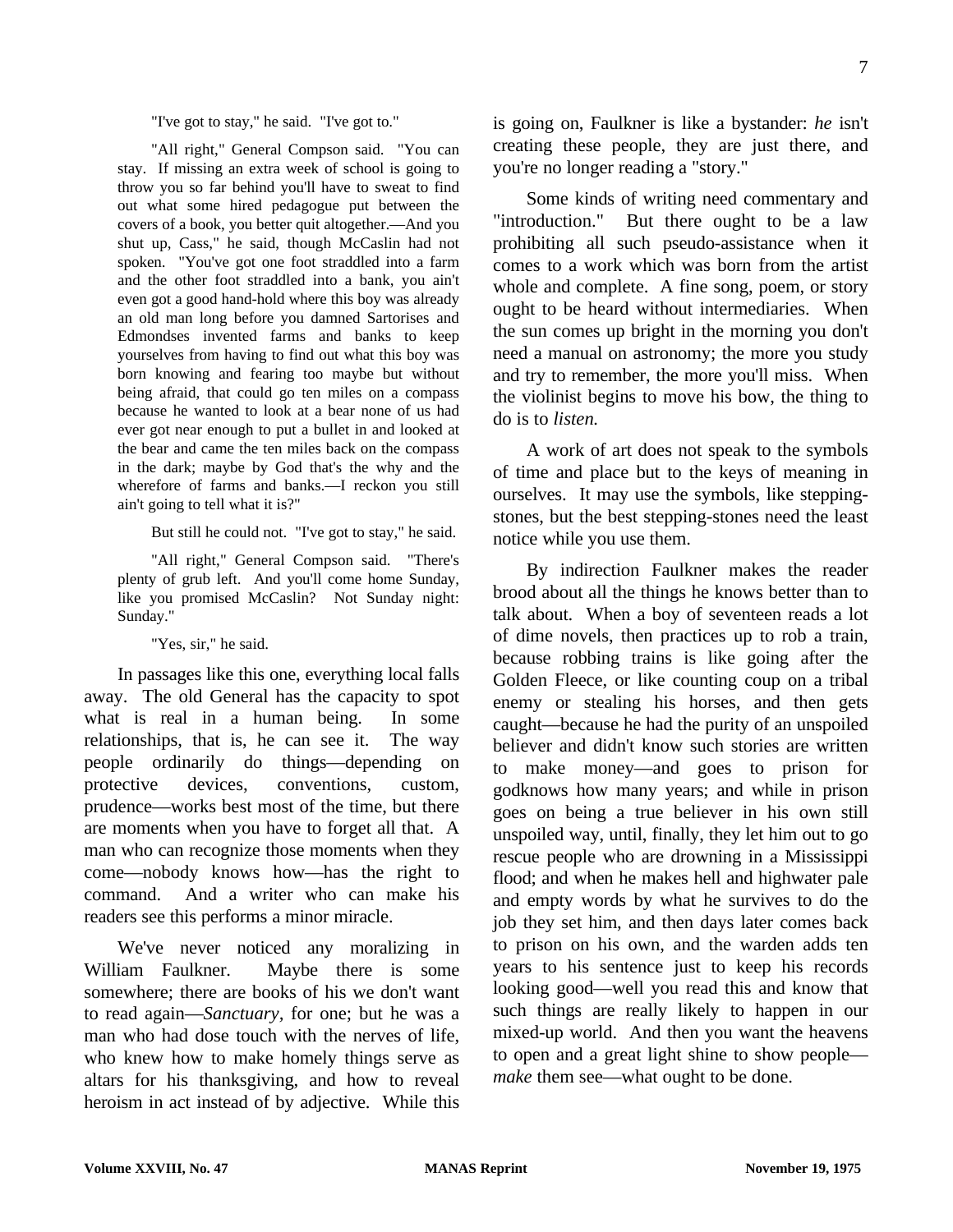One pedestrian point you could make after reading *The Old Man* is that we don't need any research on the failures of penology. But if you say this people will ask you if you think we should just close the prisons or open them up and let everybody go.

Nobody can tell people what to do, not even Faulkner. But if a lot more people could experience an increase in their humanity, they would see that rule by rule is errant, and often bitterly cruel—that it's mostly a confession of ignorance and helplessness on our part—and then people who get in trouble wouldn't be made to *feel* as though they're not worth anything and that nobody cares about them at all. With a real change in the way people think about crime and jails and criminals, there would be at least a chance that our institutions would be staffed by the best instead of the worst, and all the laws we pass would begin by making an apology to the world, explaining that while law enforcement goes against nature again and again, we don't know what else to do.

A writer like Faulkner gets people to thinking along lines like these.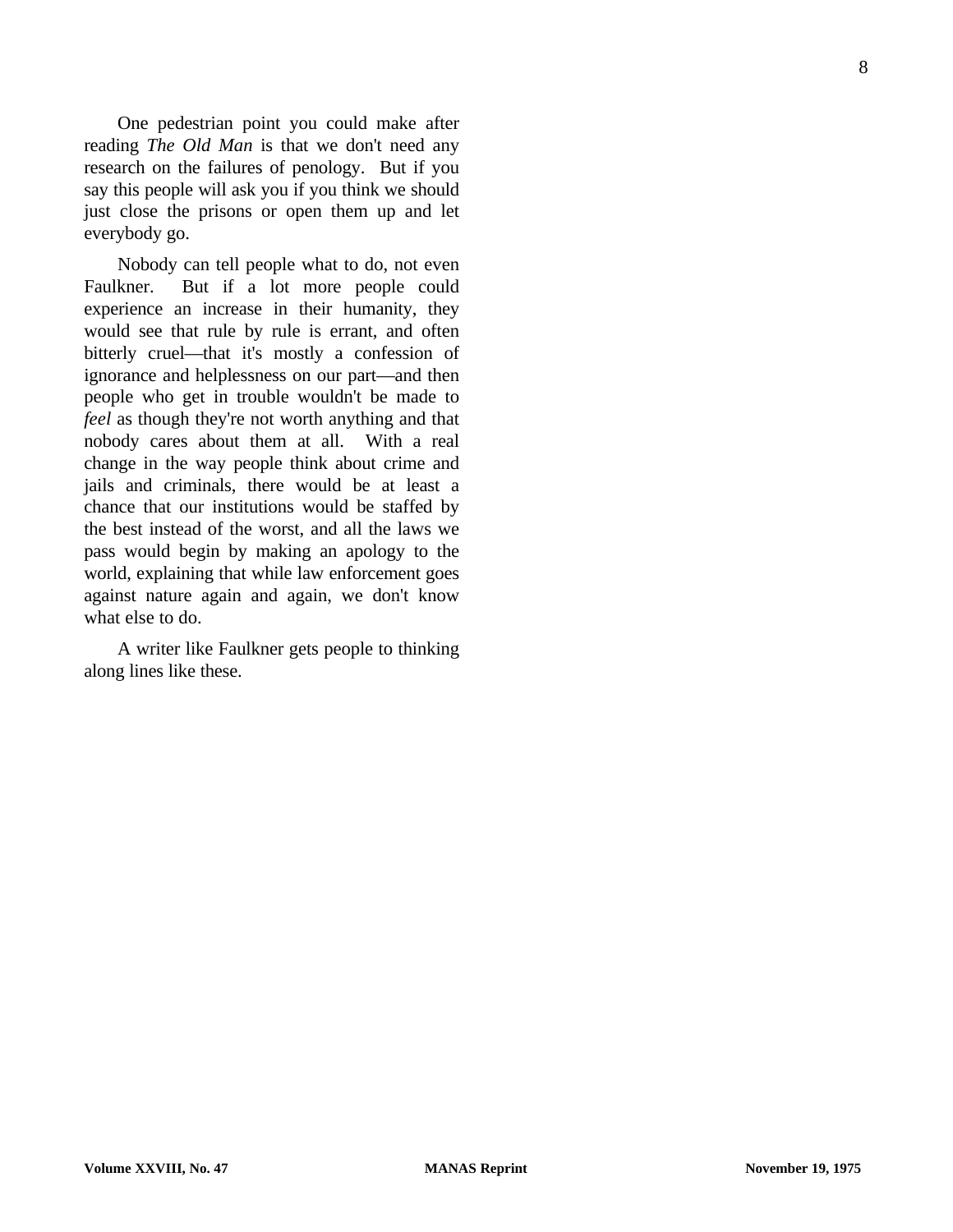#### *COMMENTARY* **ABOUT STORIES**

WHILE we were musing about Faulkner's rare abilities (see Review), a small book came in from Schocken—*Stories of Sicily,* translated by Alfred Alexander (\$10.95—ridiculous, isn't it?)—which precipitated the question: What is the special virtue of the short story? These tales by Italian writers who lived within the past hundred years from Pirandello to Danilo Dolci—help to suggest an answer. The following is from a story called "Antimony" by Leonardo Sciascia, related by a Sicilian character who, by blind fate, found himself fighting on Franco's side in the Spanish war:

For me, for Ventura and for many of us, there were no flags in a war we had gone into without understanding it and that gradually pushed us towards the arguments and opinions of the enemy. But every one of us felt the need for a pledge of honour toward himself; not to be frightened, not to give way and not to abandon his post. Perhaps all wars are waged like this, with men who are just men, without flags; perhaps for men who fight against one another there's no Italy or Spain or Russia, no Communism, Fascism or Church, only dignity in staking your life honestly and accepting the gamble of death. I say perhaps, because as far as I'm concerned I would have liked to see a true and human flag under which to fight. When the voices inviting us to desert stopped, we heard the tune of the Workers' Hymn over the loudspeaker. The invitations and declarations of fraternity worried me a lot: even true things appear false when shouted over loudspeakers—but the Workers' Hymn made me feel differently. . . .

But what was Socialism really about? It certainly had a good banner, as my father said, with justice and equality. . . . But what was Socialism really about? . . . For me it was simply the memory of my father, his beliefs and the way he had died, and the thought that I had risked my life in the same way; and donna Maria Grazia's remark about me "He has his father's twisted ideas"—whereas I had neither straight or twisted ideas but only a sweet memory of my father and great sorrow at how he had died, a terror of antimony, and a little hope of justice.

A good short story gets you back into the grain of life. It helps you to realize that there is no good way to hurry these people along, convert them to anything. They have their own pace, their own alchemical necessities. A good short story makes this clear.

It can't make a great revelation about Meaning. Its wisdom—usually a melancholy wisdom—is of the essence of "folk."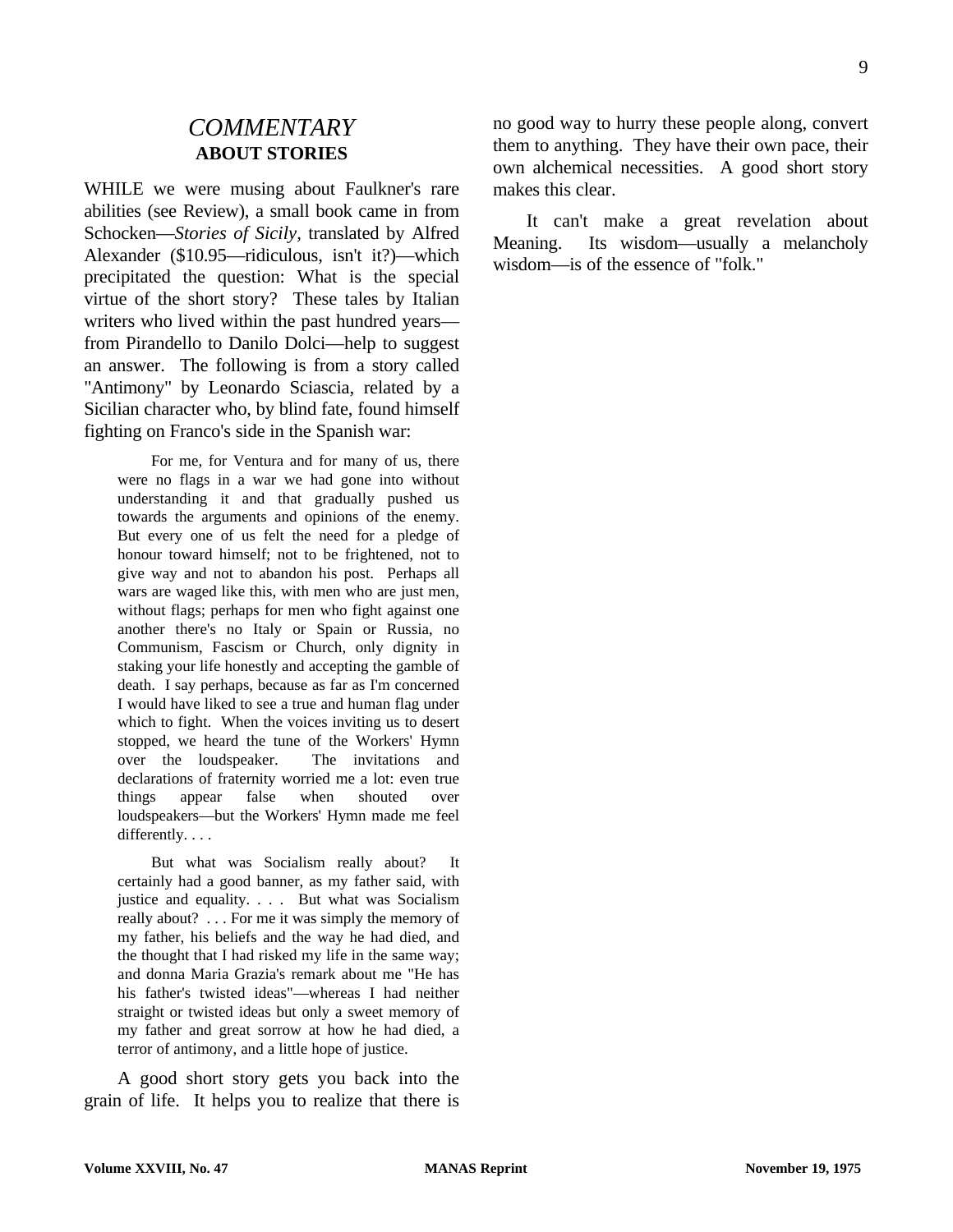## **CHILDREN . . . and Ourselves** CLASS IN DEMOCRACY

IN the tail-end of Ross Terrill's article on Peking in the September *Atlantic* we found this:

The changes I see in Peking are mostly not economic, and the steady development of the economy that has taken place owes nothing to international forces.

The change is social: role of women, spread of education, firmer local community. It is psychological: students lose their awe for teachers, a feeling of pride in China's new world stature arises, a controlled theater constrains people to embrace the political myths of the CCP [Chinese Communist Party]. And it is political: Mao makes a fresh analysis of America: the PLA [People's Liberation Army] is called in and then called off; the high are brought low and the low ushered into their places.

All this is change with a purpose, not change as a result of the onward march of economic mechanism. Some moves have been ill-advised assigning Red Guard impulse to do the job of Party organization—and have had to be canceled. But the purposive change the CCP brings about speaks strength, independence from fashions and pressures in the world, leadership that uses political power in the service of values, minds that believe society can progress far beyond today's levels.

And it is change that produces not just new *things* but new ways of living in society. Maybe this makes change in Peking more basic—because more self-moving—than change in most of Asia. Some call it the making of a "new man." I do not think the CCP has made a new man. But it has called into being new social circumstances which make men and women able to behave in new ways. This is true social development, beside which all the gadgets of "growth" are dross.

And who cares if communism obviates itself by the self-moving nature of the change it sets in motion? Isms cannot matter as much as the minds and bodies that invent them for a purpose.

Reading Mr. Terrill, we began to think about a class in democracy, with what he does in this article for illustration of how it works—not in China, but here. What is Democracy? You could say it is the ideology of refusing to be seduced by ideologies. A man who thinks democratically is able to look past the slogans at the people who produced them—and who will change them—to see what is really going on. And he is able, also, to publish what he thinks and get a wide hearing for his ideas, in a Democracy. Watergate and all, this is something to recognize, honor, and respect. It happens much of the time in America. It is something to keep going, as vigorously as we can.

Also in this issue of the *Atlantic* is *a* report on Cuba by a journalist who went there recently with Sen. George McGovern. At the moment, things are not going well in Cuba. The people have to wait in line to get what they need at the store. But in today's Cuba, while nobody wears silks, nobody wears rags, either. All are decently dressed; education is going strong; pretty soon Cuba will have 10,000 doctors, instead of only the 6,000 they had in 1959, many of whom fled along with the general middleclass exodus. This writer, Stanley Meisler, says:

The most telling sign of Castro's popularity is the absence of much overt glorification of himself. Unlike the late Kwame Nkrumah's Ghana, or Jomo Kenyatta's Kenya, Fidel Castro's Cuba does not overflow with monuments to him, with photographs of him, with coins bearing his likeness.

Schools do have placards with quotations by Fidel.

The American reporters liked him. He was good-humored and intelligent. When they asked him about the CIA attempts to have him assassinated, Castro twitted them for taking so long to expose the CIA's ugly doings. "This is not news for us," he said. "Perhaps it is news for the United States. I know you have very good journalists in the United States, but they were not so good in this case."

On the shortage of goods in Cuba, Meisler says:

Surprisingly, there is almost no overt grumbling. People wait a half-hour for a bus and then pack into a stifling mass of humanity without the slightest mutter or sigh. I noticed a hint of complaint only once. A man left the long line outside a movie theater on a Sunday afternoon, approached the ticket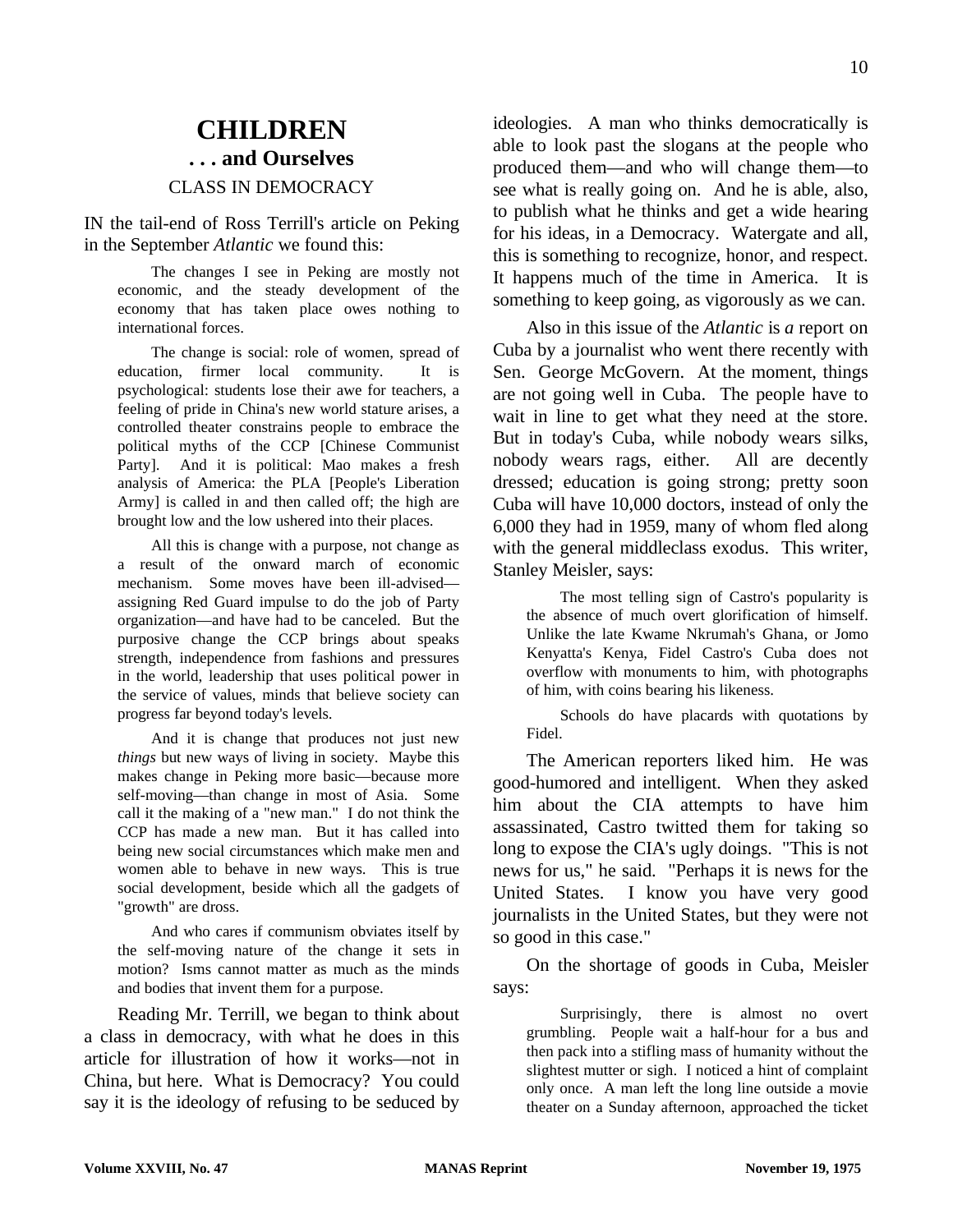seller, shrugged, and held the palms of his hands out, as if to ask, "When are you going to let us in?" But he did not say anything.

Like the Terrill piece, this whole report deserves attention (along with the August *Harper's* article on "the CIA's entanglement in the secret war against Cuba"), as an example of the strength, the impartiality, and the psychological security of democratic thinking. It is humanistic, not ideological. You never get the feeling that the writer is lying in wait for "evidence" of communist failure or weakness. He isn't trying to prove anything. He looks behind the façades, doesn't make fun of people for having them (we all have some facades), and tries to identify both good and bad in human terms. This is democratic journalism at work. There is probably no equal power in America for making friends with other people—people whose patience we have sorely tried. This is one voice of America; it seems to be getting stronger, these days.

It is a voice which refuses to reflect only the view which can be seen through ideological spectacles. When Angela Davis, after being freed, said she didn't have a fair trial—that a fair trial is impossible in America—she seemed to be talking in ideological terms. Actually, a "fair trial" in the ideal sense is probably impossible anywhere, under any system. After all, the subtleties of true justice can never be measured out in the finite segments allowed by statutes—justice isn't blind, but the laws devised by imperfect human beings are. So, the fairest of trials can never be more than the result of what is done by people who are trying very hard to be fair. Angela Davis probably had that kind of a trial. Not many radicals have had the same good luck in this country; a lot of the time the courts have been mechanisms of ideology. It is democratic to say so, to publish the fact. It is undemocratic not to recognize both the failures and successes, or to fail to muse about the uncertainties of a system which rejects the rule of any ideology.

Ideological thinking is bureaucratized thinking—thinking ruled by a time-and-placebound system instead of by human beings. It is a close relative of the technological thinking which, as Erich Kahler pointed out in *The Meaning of History,* tends to displace authentic reason whenever more production, material luxury, and technical know-how become the total preoccupation. When technological or bureaucratic thinking takes over, the officials of a country can't get elected to office unless they think that way. And then you are bound to have the kind of government that is undermined by the deviously destructive and illegal exploits of a CIA.

Hardly anyone "believes" political and diplomatic utterances, these days. They reflect system purposes, not human purposes. They are examined carefully, of course, but as "signs," not as statements. You study what a politician says and try to translate it back into the code of selfinterest and manipulative purpose that it represents. Some of our cleverest journalists give their lives to interpreting such obscurities and explaining to us what the politicians really mean. That is one reason why the newspapers have become so banal. And some of our best magazines give far too much space to such explorations of petty, ulterior purpose. Once a process is understood in principle, you don't need all those details, except once in a while. Hannah Arendt's study of lying in politics was enough to last another ten years.

So it is a great relief to read people like Ross Terrill and Stanley Meisler on China and Cuba. It might even be a relief for Mao and Castro to read them, too. Signs of fairness and decency help people to believe that other people mean what they say. Is there any other way for a country, which once promised to be great, to regain the respect of other people in the world? Is there a better way to re-establish faith in the competence, moral stability, and future of democracy? Well, yes; there is a better way, which would be to conform national behavior to the impartial mood and attitude these journalists express. But that will take some time.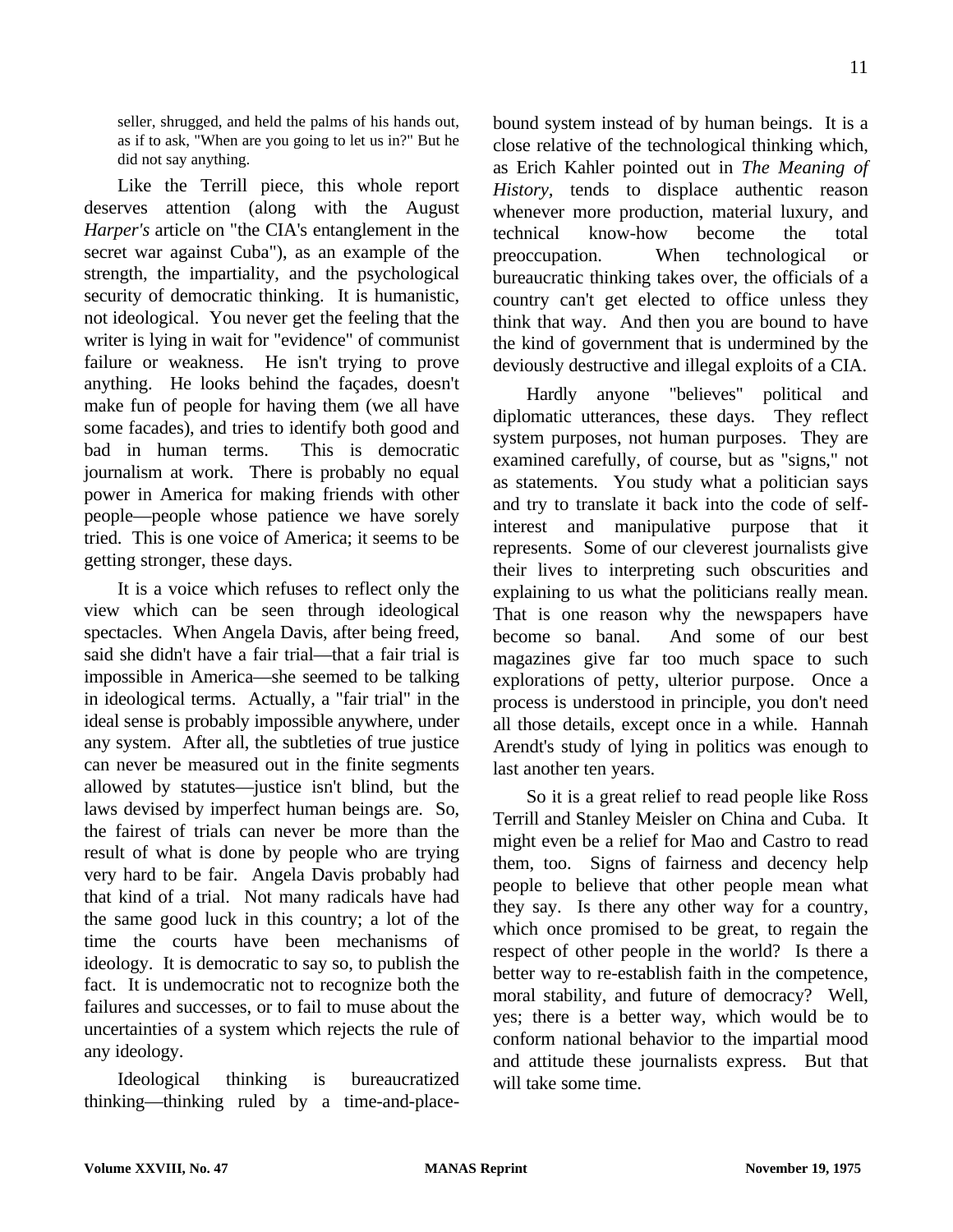## *FRONTIERS* **Counterattack on Deserts**

FOR a year or more we have been reading about the decimating toll of drought and crop failure in various parts of the world—especially in the Sahel, where famine has overtaken the people of several African countries bordering on the Sahara. Emergency aid has come to the Sahel from both America and European countries, but what about a long-term remedy for conditions which, according to both meteorologists and economists, are likely to grow worse? The expansion of the Sahara—turning agricultural lands into desert and depriving humans and animals of both food and water—now devours a Connecticut-sized area every two years, according to one report. What, if anything, can be done?

Apparently, there is an answer. Sixteen years ago, Wendy Campbell-Purdie, an Englishwoman then in her early thirties, was working for a timber firm in Corsica. Not unnaturally, she became fond of trees, and when she heard Richard St. Barbe Baker say that the spread of deserts could be stopped by a "green wall" of trees, she decided to act on the idea. Since Baker was then ill, she bought a one-way ticket to Morocco, where she rented 45 acres of desert and began to plant trees. She used her own savings to meet the costs.

Baker's idea—now hers—was that trees would stop sandstorms and would cool the atmosphere upward to seven times their own height, increasing the surface humidity enough to make the land fertile again. It worked. She planted 2,000 trees at Tiznit, in Morocco, and four years later they were twelve feet high. She proved her point by growing wheat and barley in the shelter they provided.

As so often happens, a change in the Moroccan political regime interrupted these supremely intelligent labors, so Miss Campbell-Purdie went to Tunisia. There floods got in her way so she went on to Algeria, where she besieged officials until they made a proposal that would, they thought, put an end to her badgering. As she tells it (reported in the *San Diego Union* for May 18):

"They gave me a rather nasty bit of sand covered with scrap metal. It had been a French military dump."

She planted 1,000 seedlings. A year later 800 were still alive. An astonished Algerian government then offered unlimited seedlings for her 260-acre dump.

She went back to England to raise money. She formed the Bou Saada Trust (Bou Saada is the name of the place in Algeria where she planted the trees), and appealed to the public for help. There was good response, so she set a day for a get-together of the would-be reforesters:

"As I got out of the car, I heard music from a three-piece band. Following them marched a great army of tree planters—thousands, literally thousands, of volunteers.

"I nearly burst into tears. It was the most glorious, maddening and fabulous day of my life."

It was a great day for countries bordering on the Sahara, too.

A few months ago, she revisited her Bou Saada plantation, now a going concern. Her 130,000 trees are flourishing. The fertile area they created grows vegetables, grain, and citrus fruits. It has given unemployed villagers work and wealth and inspired the government to use Miss Campbell-Purdie's full "green wall" blueprint.

"I'll go anywhere I'm invited and grow trees," she told the interviewer. "I don't think I'll run out of deserts in my lifetime." As a result of her demonstrations, Algeria is now planning an enormous wall of trees, in some places seven and a half miles wide, across the entire country. Senegal, where she visited recently, is about to establish a similar border-to-border protective belt of green. Botswana and Gambia have asked for counsel and Egypt is waiting for help.

The program is simple, and already proved:

Of course it can be done," she said. "Trees will stop the desert in its tracks. Then you can plant